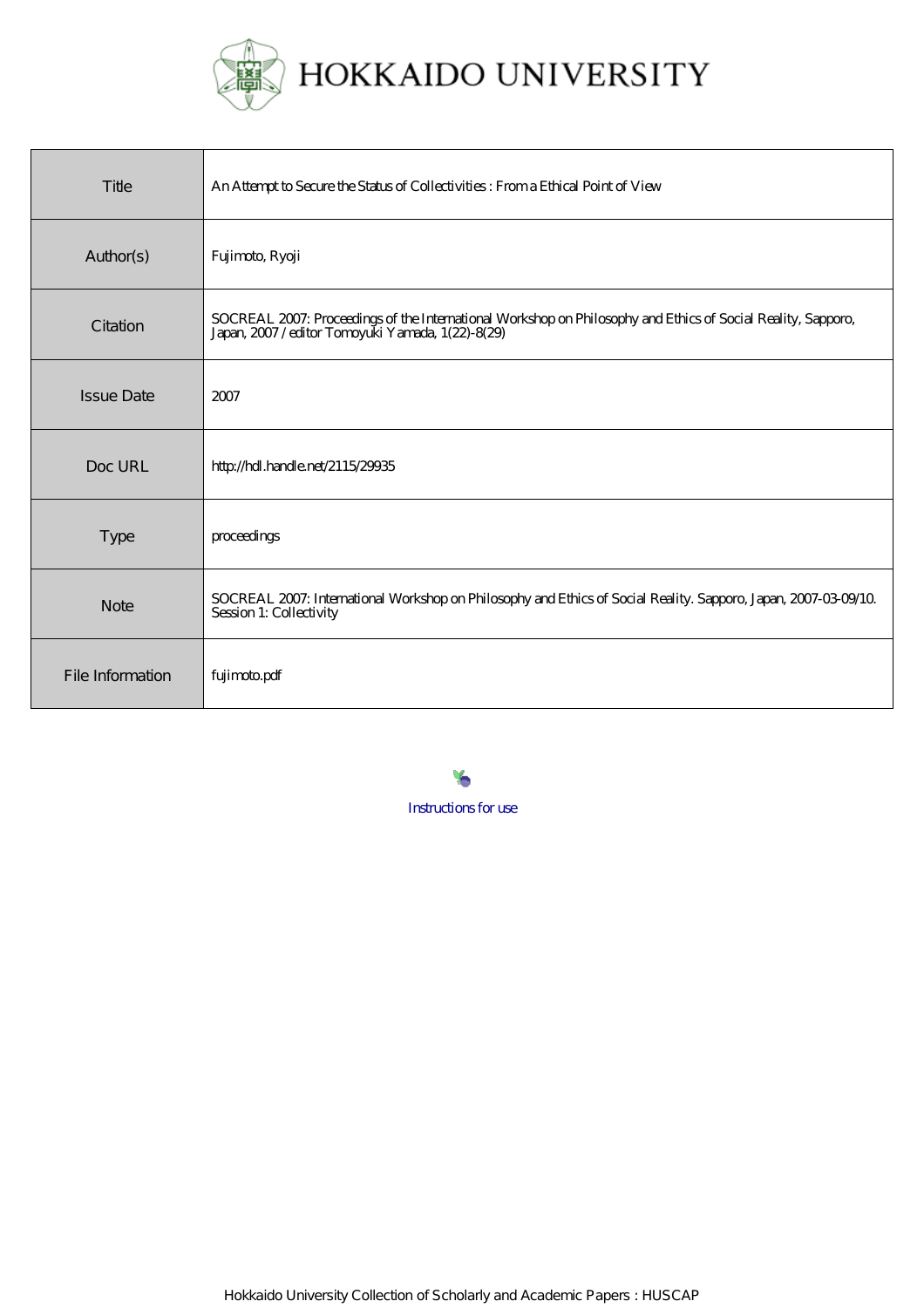# An Attempt to Secure the Status of Collectivities - From a Ethical Point of View -

Ryoji Fujimoto Graduate School of Letters, Hokkaido University ryoji@let.hokudai.ac.jp

I cannot provide a list of necessary and sufficient conditions for holding a collective responsible for the faulty actions of some of its members, but I can perhaps do some of the reflection, which would precede the creation of such a list.

Terrorism and Collective Responsibility, Burleigh T. Wilkins

# 0. Introduction

 $\overline{a}$ 

During the last decade philosophers have paid much attention to the structure of social reality. Social reality comprises social conventions and norms, social roles and relations, social institutions and artifacts and so on. A good deal of attention has focused on the nature of collectivities, i.e. social groups, associations, and corporations. And some philosophers have explored collective responsibility and group rights.

In this regard, the key question is whether a social collectivity amounts to something significantly over and above the simple sum of individual property. Individualists say that social collectivities are determined by individuals and supervene on individual properties1. This priority given individual agency is taken by some to require showing that social attitudes can be reduced to individual attitudes. Therefore, they have a negative view of the collective responsibility. Others are opposed to the individualistic view, claiming that a collective action or intentionality isn't reducible to an individual action or intentionality.

In this paper I will consider the above mentioned controversy. My aim in what follows is to undermine individualist assumptions about the explanatory priority of individual agency. I shall do this by arguing that there is as much reason to ascribe action and responsibility to social collectivities as to individual agents. To bring to light the problems involved in collectivities and show the relation to the real ethical issue, I will take up the issue of collective responsibility. Then we are faced with the problem of whether collectives count as moral agents. I give an affirmative to this problem and

<sup>&</sup>lt;sup>1</sup> According to Tuomela(1989), actions by collectives "supervene" on the actions of the operative members of the collective in such way that the properties of particular collectives are "embodied in" and "determined by" the perspective of the properties of individual members.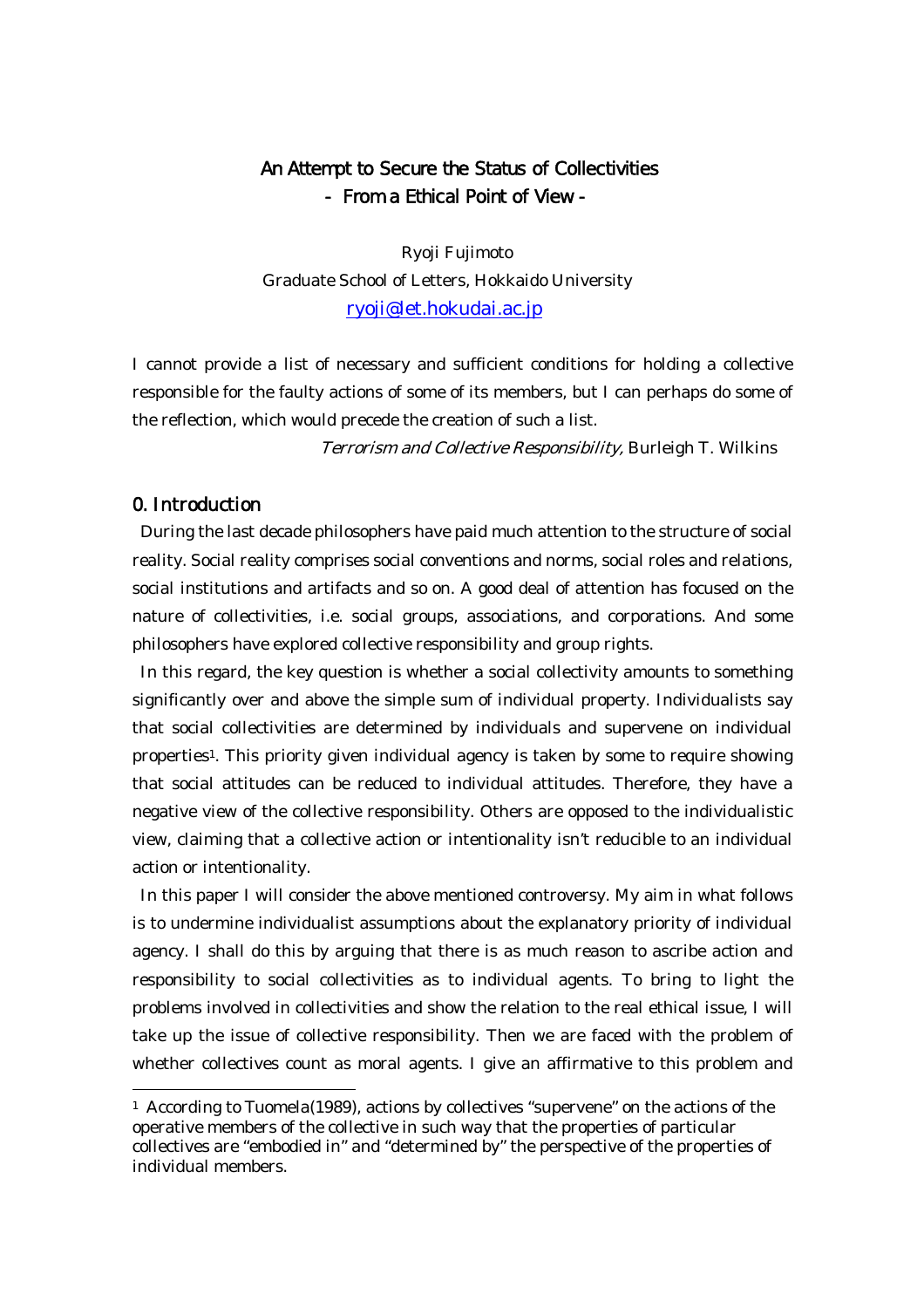provide a warrant for my position.

## 1. Distributive and Non-distributive Collective Responsibility

Let us begin with a clarification of the notion of collective responsibility. According Feinberg(1968), people often have some different models in mind when they speak of "collective responsibility". He classifies the notion of collective responsibility into some groups. These are: group liability without fault, group liability with noncontributory fault, contributory group fault: collective and distributive, and contributory group fault: collective but not distributive. It is beyond the scope of this paper to scrutinize his classification. But, it is important to notice the distinction between the notion of distributive or shared collective responsibility and the notion of non-distributive collective responsibility. In the case of distributive collective responsibility, we can attribute moral responsibility or blameworthiness to a whole group because of the contributory fault of each and every member. Since each individual brings about the harm in question purposefully, no one's responsibility is vicarious. After all, the distributive collective responsibility is simply the sum of all the individual responsibility. In contrast, the notion of non-distributive collective responsibility amounts to something significantly over and above the simple sum of individual responsibility. It is this notion that arouses the philosophical controversy.

 Traditionally, it is understood that the notion of moral responsibility grounds moral blameworthiness in the wills of discrete individuals. Most people agree that the collective responsibility would make sense if it were merely a sum of individual responsibility. Because it can be reduced to individual responsibility, they accept the notion of distributive collective responsibility. But they disagree notably about whether collective responsibility makes sense as a non-distributive phenomenon, i.e., as a phenomenon that transcends the contributions of each member of the group.

 Defenders of non-distributive collective responsibility argue that the notion of moral responsibility can be associated with groups, as distinct from their individual members, and located in the collective actions taken by groups. They construe groups as moral agents in their own right. And they frequently maintain as follows: While groups understood as collectives generally act through their individual members, their actions don't coincide with their member's actions. Nor is their moral agency merely the moral agency of their members or the moral agency of group representatives. Instead, such agency is an agency that is attached to the collective itself and hence not the kind of thing that can be distributed across group members. (Unless otherwise noted, in what follows the term of "collective responsibility" refers to the notion of non-distributive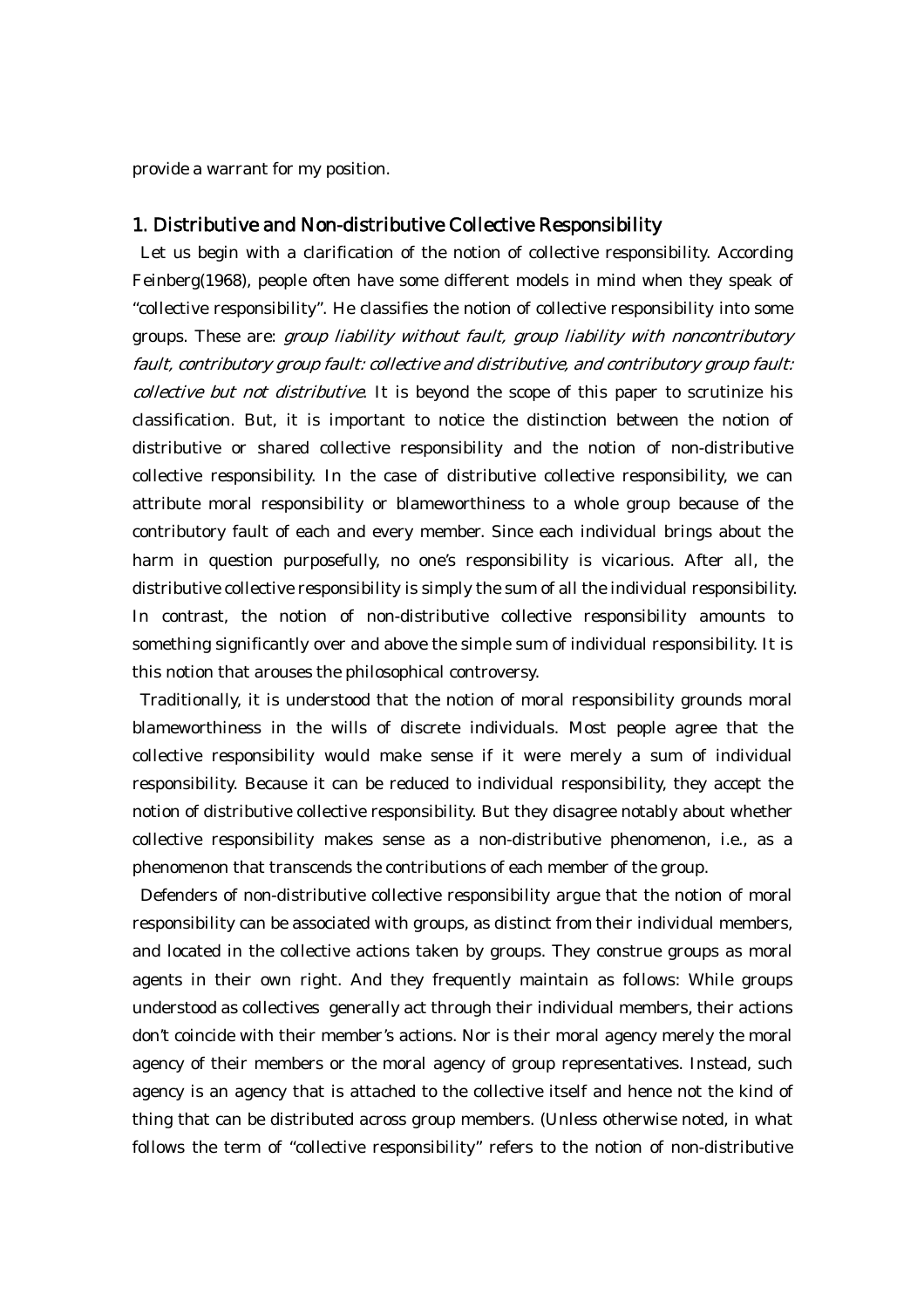collective responsibility.)

The notion of non-distributive collective responsibility does not fit into the prevailing philosophical idea on moral responsibility. H.D. Lewis, one of the methodological individualists, challenges the possibility of associating moral agency with groups understood as collectives. According to Lewis(1948), collective responsibility makes no sense because groups, unlike individuals, cannot formulate intentions of the kind normally thought to be necessary to actions and hence groups cannot be understood to act or to cause harm qua groups. He says that "it is the individual who is the sole bearer of moral responsibility". In addition, Lewis worries about the fairness of ascribing collective responsibility to individuals who don't themselves directly cause harm2. So, he claims that "no one is morally guilty except in relation to some conduct which he himself considered to be wrong".

These claims each can be related to two philosophical controversies. The first controversy concentrates on the metaphysical foundations of collective responsibility e.g., is it possible for groups to have intentions, for instance. The second controversy focuses on the consequences of ascribing collective responsibility in practice e.g., how can we ascribe moral responsibility to groups for harms that only a few of its members directly caused without violating individual responsibility.

#### 2. Intentionality

 $\overline{a}$ 

Methodological individualist's claim is based on the assumption that all actions necessarily begin with intentions. This assumption is very useful to critics because it enables them to write group intentions into the definition of collective action itself and hence render group intentions a necessary condition of collective responsibility<sup>3</sup>. They say that a collective action must be caused by the beliefs and desires of the collective itself. And how, critics ask, can groups be understood to have intentions? Lewis here claims that actions are associated exclusively with individuals, not groups, and groups, which don't have minds of their own, cannot hold beliefs in the sense required by the formulation of intentions.

Defenders of collective responsibility rely on a variety of strategies to debunk the above claim. Interestingly enough, many defenders don't go as far as to assert that all kinds of groups are capable of acting and intending collectively. Instead, they assert that only particular kinds of groups are capable of acting and intending collectively and being

<sup>2</sup> Sverdlik(1987) says that "it would be unfair ,whether we are considering a result produced by more than one person's action or by a single person, to blame a person for a result that he or she did not intend to produce."

<sup>3</sup> For example, see Corlett's definition of a collective action (Corlett 2001, p.575).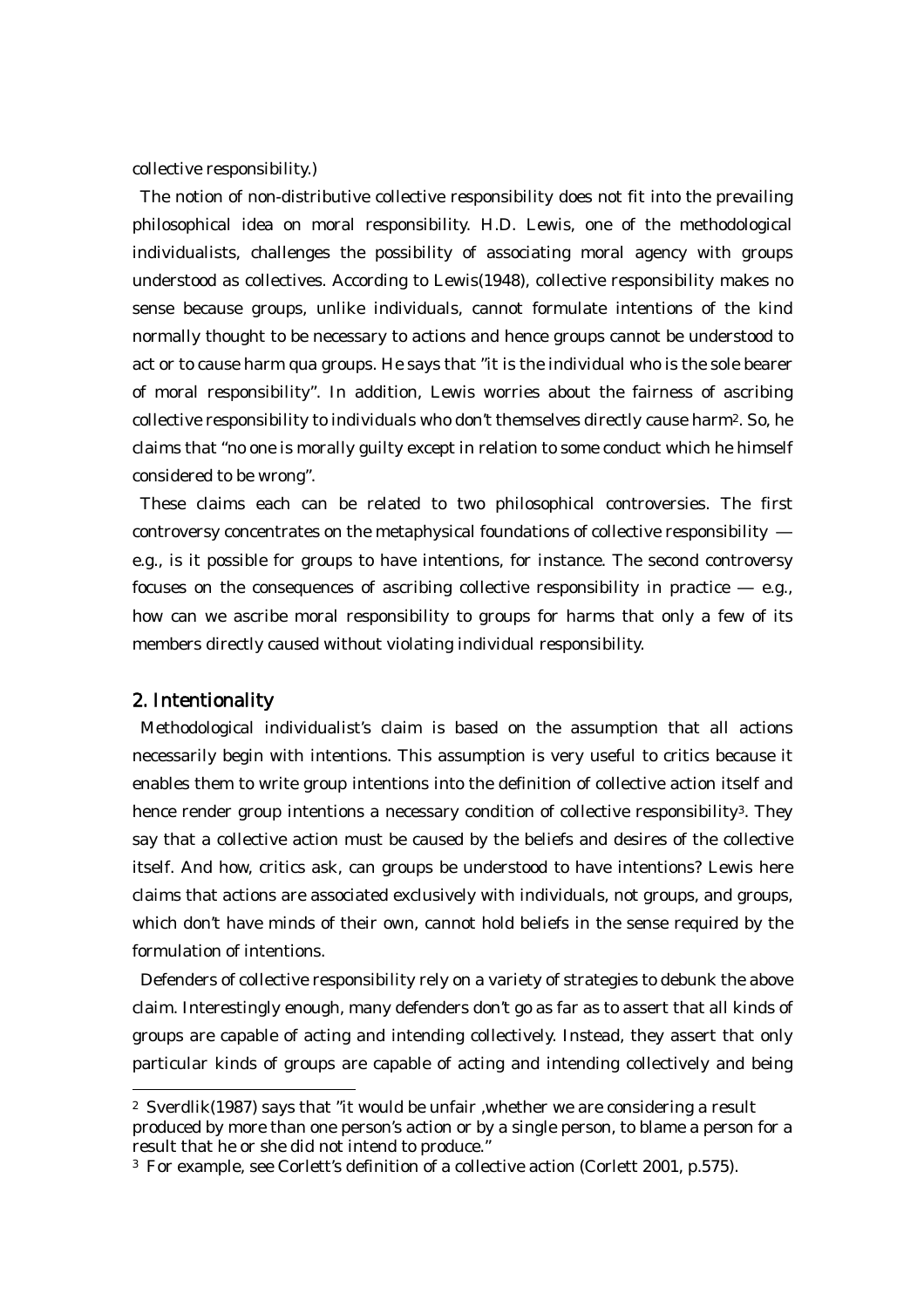collectively responsible for harm. In this regard, French's classification of collectives is useful. He distinguishes between aggregate and conglomerate collectives. According to French, the former are random collections of persons e.g. the crowd, mob, rioter, whereas the latter are organized e.g. nations, corporations. Conglomerate collectives have a characteristic of an "organization of individuals such that its identity is not exhausted by the conjunction of the identities of the persons in the organization"(French 1984, p.13).

French considers conglomerate collectives to be appropriate bearers of moral responsibility because of some features that they share. In other words, he think that some features signal the existence of collective intentional actions that are capable of rendering groups collectively responsible for harm. It is the most important feature of them that is a series of well-ordered decision-making mechanisms through which collective actions can be chosen  $4 \times 1$  series of well-ordered decision-making mechanisms should permit a conglomerate collective to admit and expel members at will according to its valid rule system. This affords the conglomerate collective the freedom to determine the boundaries of its own membership. By virtue of the well-ordered decision-making mechanisms, conglomerate collectives are able to demonstrate two things that are assumed to be necessary to collective responsibility. The first is a set of group actions that have an identifiable moral agent, e.g. a governing board or a representative body. The second is a set of decisions that are made self-consciously on a rational basis by the group that take the form of group intentions.

 In addition, when we find a fault of a member of groups, defenders of collective responsibility can respond more effectively to the fault than methodological individualists. Under the individualistic view, there is nothing to the individual fault but the individual fault itself. But, defenders of collective responsibility can separate the fault resulting from playing his role in group with the structural defect from his individual fault itself. And we can cope with the fault in a coordinated way. We may make every effort to improve a structure of the group. In contrast, individualist may punish the individual, but they will never hold a view on the reformation of the group. After all, individualists leave the group problematic and another member repeats the same mistake made by his predecessor.

 $\overline{a}$ 

<sup>4</sup> Other features are (1) a set of enforced standards of conduct for individuals that are more stringent than those usually thought to apply in the larger community of individuals, and (2) a configuration of defined roles by which individuals can exercise certain powers(French 1984).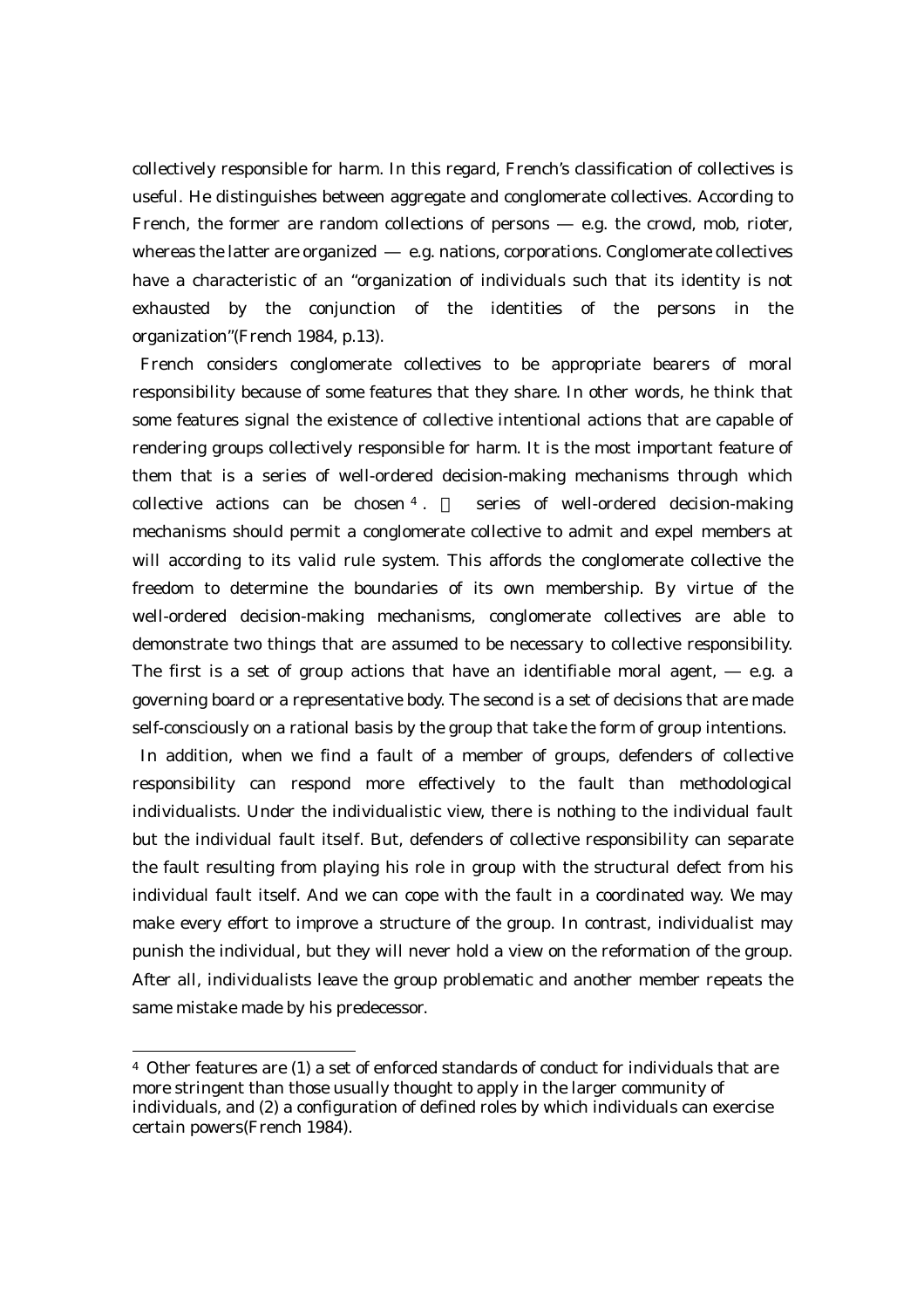Some peoples including French argue that collectives are moral agents. David Copp(1984), for example, says that certain collectives, namely conglomerate collectives such as nations and corporations that have rule-governed and highly structured decision-making capacities, can be intentional agents. There are difficulties, however, that confront any claim to the effect that such collectives do act intentionally such that they might qualify as moral agents.

 It might be thought that conglomerate collectives do not act intentionally for two reasons. First, they do not act intentionally as individual humans often do. Instead, individual constituents of the conglomerate collective act on its behalf. Another reason why it might be thought that conglomerate collectives do not act intentionally is that it is possible to reduce ascriptions of collective agency to attributions of individual agency in congruence with recognized rule systems. These claims would lead one to adopt some version of moral responsibility individualism.

It seems clear that aggregate collectives do not act intentionally because they do not function according to a recognized formal or informal rule system. Aggregate collectives such as crowds and rioters lack common goals and interests, though their respective members can possess goals and interests. Crowds and rioters are aggregate collectives, and aggregate collectives are simply a loose collection of individual human persons. It seems, then, that such collectives are not plausible candidates for intentional action attributions.

But perhaps conglomerate collectives can act intentionally. In fact, nations and corporation act, though not in a primary way. They are "secondary agents". A primary agent is one who has the capacity to act on her own intentionally. A secondary agent is one for whom another acts according to a legal or moral rule system intentionally. In the case of secondary agency, both the one on behalf of whom the action is performed and the one performing the action in her name are intentional agents, but in different respects. The secondary agent, for whom the act is carried out, must have the capacity to have the action carried out according to her beliefs and desires. The one acting in her name must be capable of performing her action such that her own doings are caused by her wants and beliefs. For example, an attorney acts on behalf of her clients, and states, corporations. This makes at least some conglomerate collectives secondary agents to the extent that their agents properly represent their putative aims and purposes according to a rule system.

There is no doubt that nations and corporations (and other conglomerate collectives) often *behave* (without intention) according to official rules of their respective systems. But it is unclear that behavior resulting from such decision making is the result of the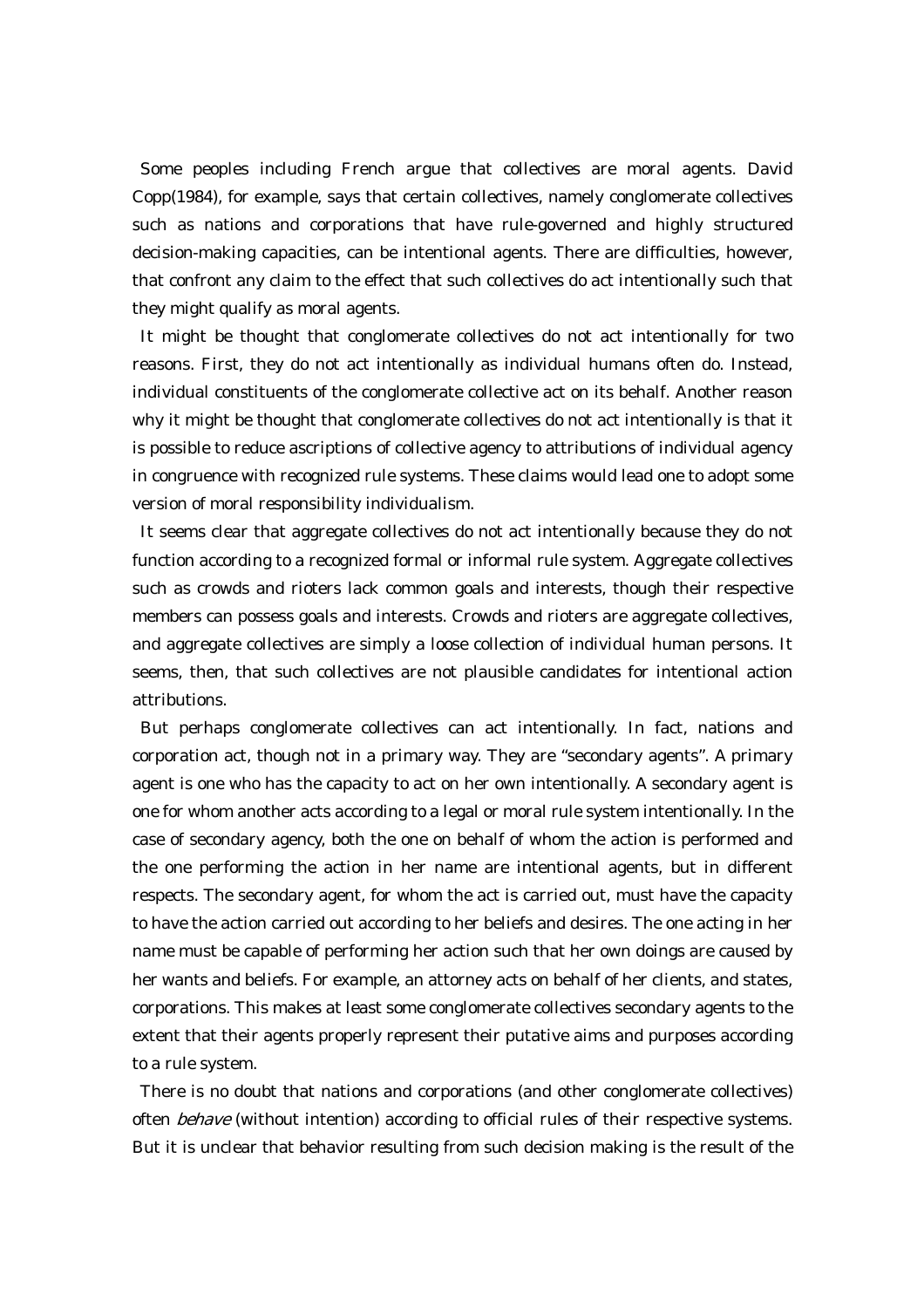intentionality of the conglomerate collectives themselves or whether it is the consequence of the intentionality of certain powerful decision-makers in those collectives. If a corporation's attorneys successfully defend that corporation against all suits brought against it for its alleged corporate wrongdoing, then it does make some sense to say that the corporation vindicated itself from charges. But, it does not necessarily follow from this that what the corporation did constitutes an action. At best, it is a doing-related event. Action entail intentionality, doing do not. So, we require an independent argument to show that what a conglomerate collective does amounts to an action, that is, that what it does is caused by its own wants and beliefs and not merely the wants and beliefs of certain powerful individuals of that conglomerate collective.

An interesting analysis of collective intentionality has been presented by Michael Bratman(1993). According to Bratman's view shared intentions are complexes of appropriately constrained individual intentions interrelated in appropriate ways. The intentions of individuals form a web, and that web is the collective intention. His account is attractive because it captures the widespread intuition that collective intentions should rely on the intentions of individuals, but it also shows that collective intentions are different from collections of individual intentions. I think that the account of shared intention developed by Bratman is fundamentally an account of substantive collective intention.

### 3. Collective Responsibility and the Values of Individual Freedom

The second controversy concentrates on the consequences of ascribing collective responsibility in practice. Is it possible, participants in this controversy ask, for individual members of a group to be collectively responsible for group-based harms in cases where they did not directly cause it ? In other words, the question is whether the whole community can be held responsible for the harms produced by particular group members. Does responsibility attach to all members of the perpetrator's group, no matter what their actual role ?

Individualists claim ; it is impossible, for it is unfair, whether we are considering a result produced by more than one person's action or by a single person, to blame a person for a result that he did not intend to produce. The very idea of collective responsibility appears to deny the traditional link between responsibility and control, since one's group membership is often beyond one's power of choice, e.g., membership in racial, ethnic or national communities. It also seems to violate the liberal ethics of the "separateness of persons". Rawls(1971) has used this phrase to communicate the idea that each individual has a separate, non-fungible value. According to Rawls, in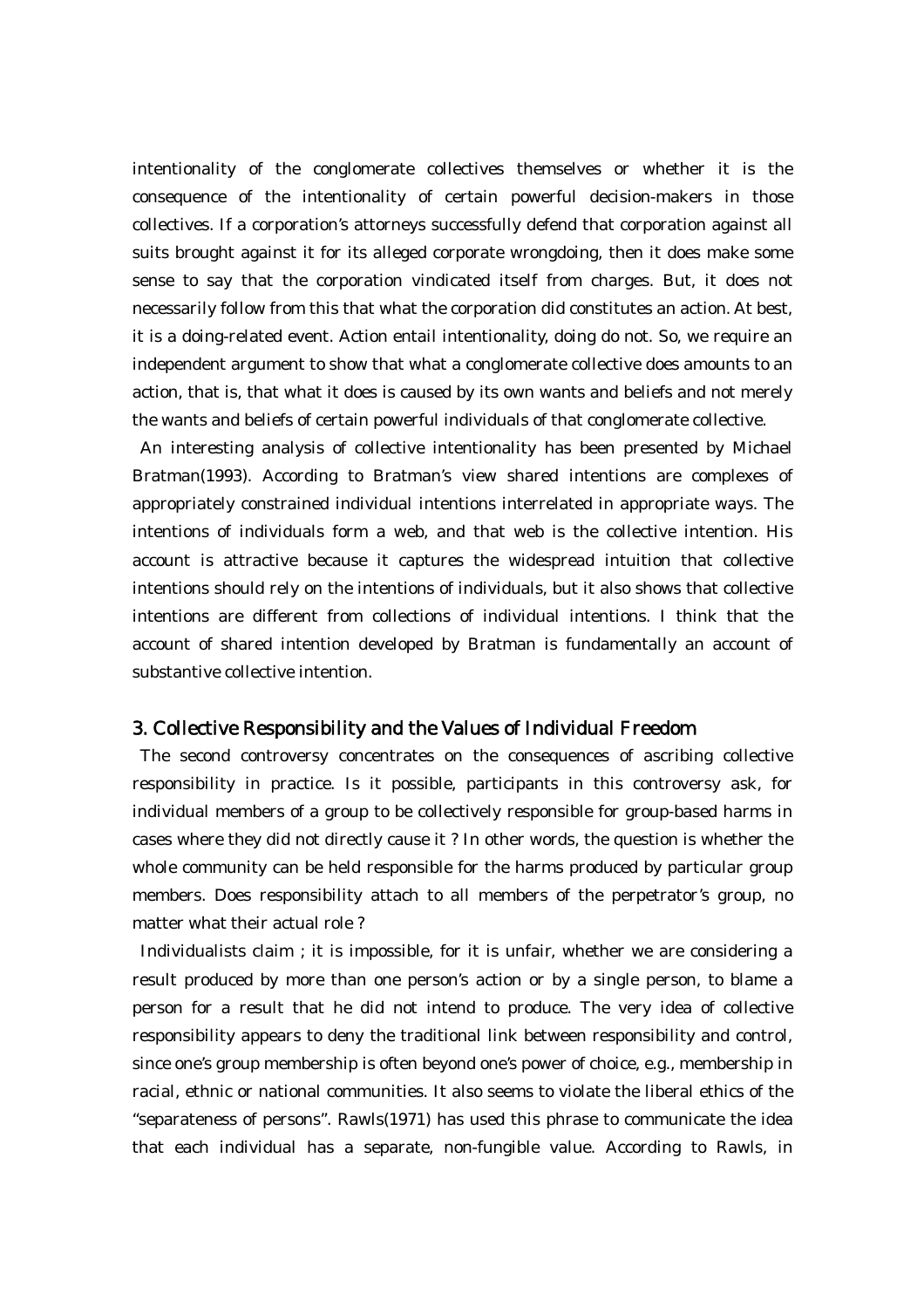assigning responsibility, one must consider each person separately and weigh his moral accountability on the basis of his own actions. The notion of collective responsibility threatens to assign to each member of a group the worst crimes of his fellows, thereby ignoring the differences among, and independent dignity of, individuals. The potential for abuse is significant. In treating the issue of collective responsibility, we must be mindful of this danger. Then, individualists try to establish general criteria for distributing collective responsibility among group members.

Suppose that an interview with a man who survived a massacre committed on his family by some members of a rival ethnic group. He said; I know that not all of them were in on it. Not all of them have blood on their hands. But, you know, not one of them has come up to me and said, "I'm sorry for what my people did". He felt that even those among his neighbors who did not actually harm him or his family owed him something-an apology. It seems that it is difficult to justify this man's claim, but intuitively his reaction is perfectly understandable.

Imagine a person (X) who is a member of an ethnic group that has committed atrocities against another group. X himself, however, has not directly caused any harm. He didn't himself kill, beat, or rape, though many of his group did. Might X still share the responsibility foe the crimes? It seems most people would say that he might. For instance, there are many ways in which X might have been an indirect or partial cause of the atrocities. If X publicly advocated violence against the rival ethnic group, he shares a lot of the blame for the resulting harm. If he voted for a political regime that he believed capable of these sorts of acts, and if that regime later went on to commit these acts, X is certainly partly responsible.

Another way in which individuals can come to share in the responsibility for the wrongs committed by their groups is through acts of omission. Suppose that X was in a position to prevent some of the crimes committed by his group without subjecting himself to any unreasonable risks, and that he knew this, but still he did nothing. X would surely share in the responsibility for the outcome. Here, the link between responsibility and causation is broken. In omitting to act, X did not cause the harms in any straightforward sense. Still, the link between responsibility and what is in the agent's control remains. X could have acted but did not. His omission was a choice. Since choice and control are still relevant to the attribution of responsibility, the separateness of persons principle is respected. However, the lack of a causal link dose have an effect on our understanding of the sort of responsibility involved. Depending on the details of the case, "shame" may be a more appropriate response to acts of omission than blame.